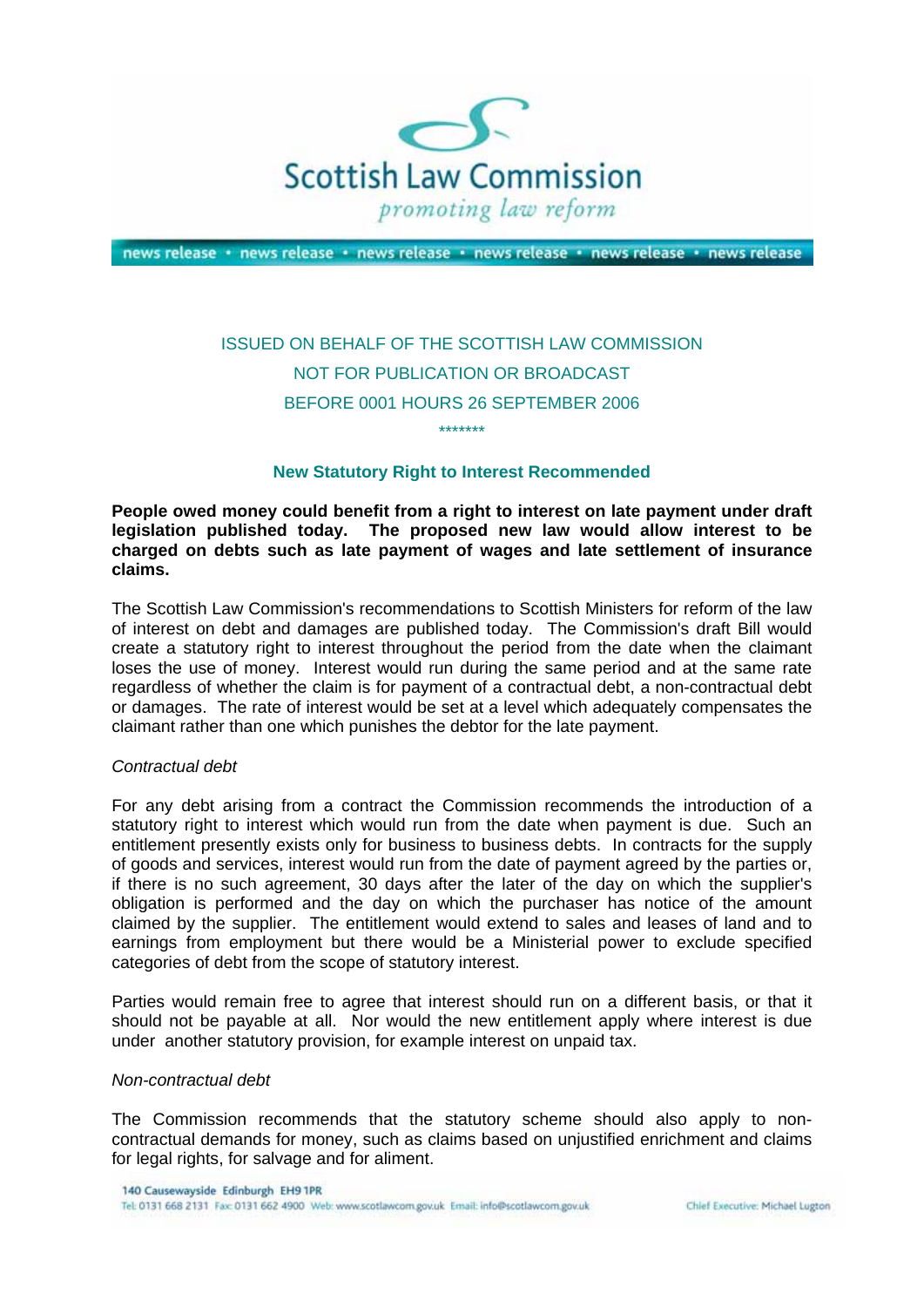A change is also recommended to the current statutory provisions which determine the commencement date for the running of interest on damages. The court's discretionary power (and its duty in personal injury cases) to award interest would be replaced by an entitlement to interest on each head of loss from the date when the loss in question was sustained.

#### *Judicial Discretion*

It is recommended that the court should have a discretion, for both interest on debt and on damages, to decide that by reason of the conduct of the person to whom interest would be payable no interest, or a lesser amount of interest, should be paid than provided for in the draft Bill. The conduct of the debtor would not be a relevant factor.

#### *Rate of Interest*

The Commission recommends that the statutory interest rate should fluctuate in line with the Bank of England base rate and run at 1.5% above that rate (at present this would be 6.25%). This is similar to the rate at which businesses and consumers can borrow and it should therefore provide adequate compensation for the creditor without being punitive. In view of concerns which were expressed regarding compounding of interest during consultation on the Commission's proposals, it is recommended that, for the present, statutory interest should be calculated as simple interest.